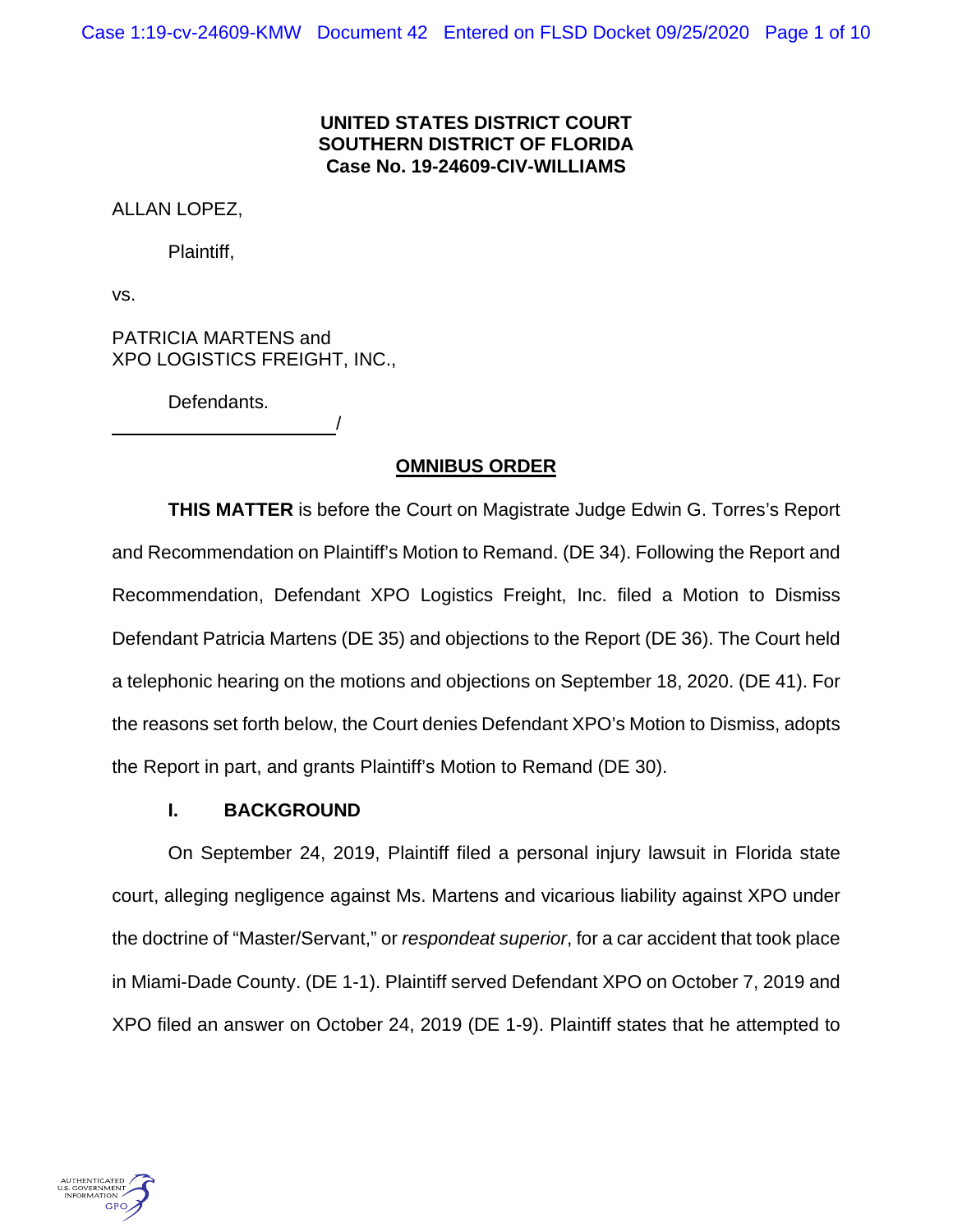serve Ms. Martens during the month after he filed his complaint in Florida state court. To date, Plaintiff has failed to serve Ms. Martens.<sup>[1](#page-1-0)</sup>

On November 6, 2019, XPO filed a notice of removal stating that this case fell within the Court's diversity jurisdiction because the parties were citizens of different states at the time of removal, and the amount in controversy exceeded \$75,000. (DE 1). XPO claimed that it was a multi-national business with its corporate headquarters and principal place of business in Connecticut and that Plaintiff was a citizen of Florida. Although Plaintiff had failed to serve Ms. Martens at the time of removal, XPO contended that she was a U.S. citizen with a permanent domicile in Japan.

After this case was removed to this Court in November 2019, **Plaintiff made no further attempts to serve Ms. Martens**. (DE 30). From November 2019 to July 2020, Plaintiff and Defendant XPO litigated the case without Ms. Martens. They entered a scheduling report (DE 6), and the Court entered a Scheduling Order (DE 7). They made initial disclosures, disclosed witnesses, and disclosed experts. They moved for an extension of time to complete discovery (DE 22), which the Court granted, resetting the discovery deadline to August 14, 2020 (DE 23). The deadline to file dispositive motions was August 14, 2020, but the Court *sua sponte* continued the deadline to August 31, 2020 upon granting the requested discovery extension. The deadline to file motions to amend pleadings or join parties was March 1, 2020, but neither party requested a continuance of that date. Finally, Plaintiff and Defendant XPO attended mediation.

<span id="page-1-0"></span><sup>&</sup>lt;sup>1</sup> The record shows Caplan, Caplan and Caplan process servers made two unsuccessful attempts to serve Ms. Martens with the state court summons. (DE 32-3).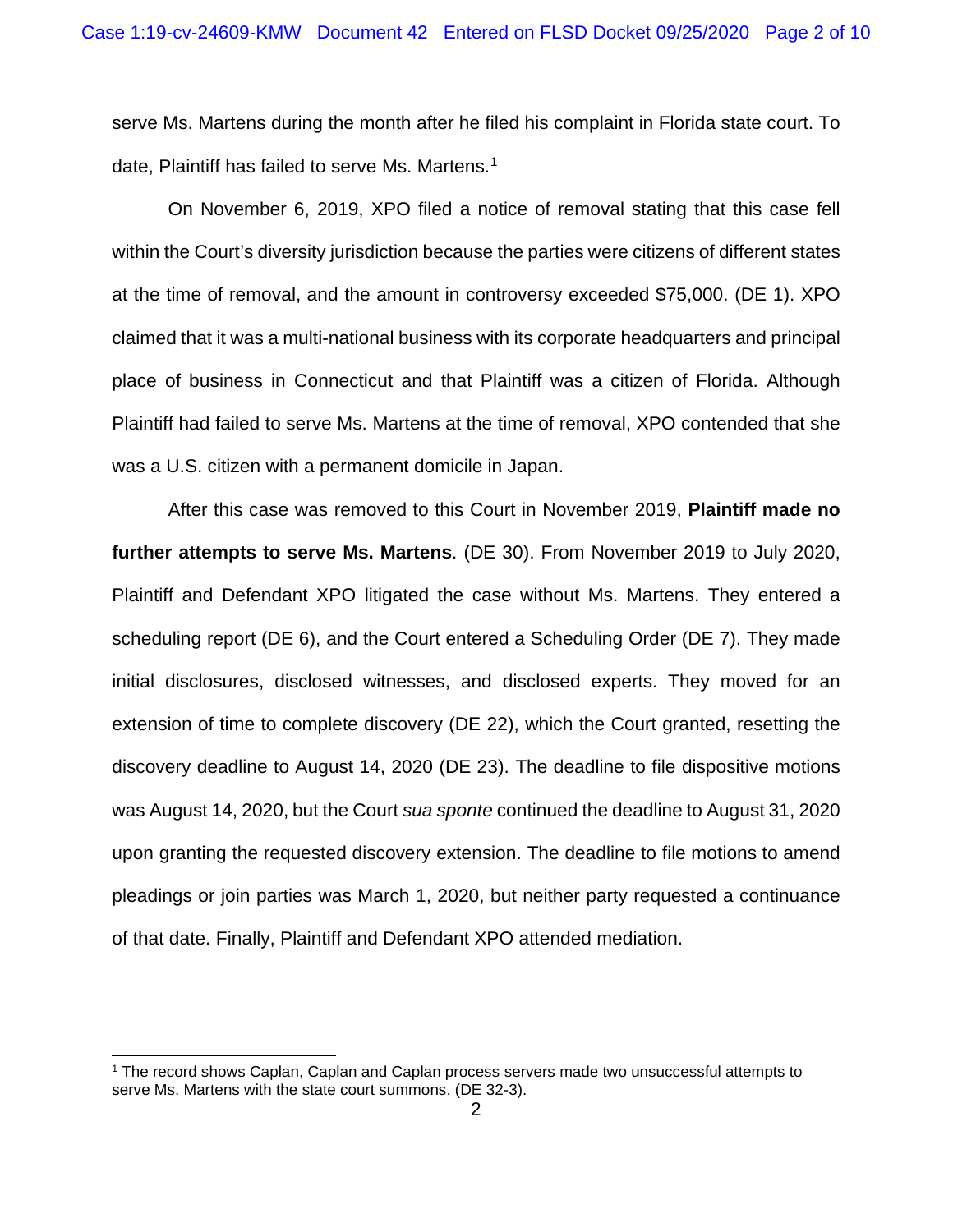In the Mediation Report, the Mediator indicated that Ms. Martens did not attend mediation because she had still not been served as of the July 8, 2020 mediation. (DE 26). Upon reviewing the Mediation Report, the Court entered an order to show cause (DE 27) why Ms. Martens should not be dismissed from this action. In response to the order to show cause, Plaintiff filed the current Motion to Remand approximately seven months after the date to move for remand "on the basis of any defect other than lack of subject matter jurisdiction" had passed. *See* 28 U.S.C. § 1447.

On September 18, 2020, the Court held a telephonic hearing on the motions. During the hearing, Plaintiff "[fell] on his sword," acknowledging he should have moved for an extension of time to serve Ms. Martens after removal. But Plaintiff provided no reason to the Court why Plaintiff made no further attempts to serve Ms. Martens other than that she is located in Japan—something that was known or should have been known to Plaintiff as early as November 6, 2019 when Defendant XPO filed its Notice of Removal (DE 1 at ¶ 4). During the hearing, Plaintiff stated he needed to, at the very least, depose Ms. Martens. However, Plaintiff failed to ask for a continuance of the discovery deadline to depose Ms. Martens or seek any Court assistance in obtaining testimony from Ms. Martens in order to protect his rights and prosecute his case.

### **II. LEGAL STANDARD**

If a case is removed under section 1332(a), there must be (1) complete diversity between the parties, and (2) there must be an amount in controversy that exceeds \$75,000. *See* 28 U.S.C. § 1332(a) ("The district courts shall have original jurisdiction of all civil actions where the matter in controversy exceeds the sum or value of \$75,000, exclusive of interest and costs"). Removal statutes are narrowly construed with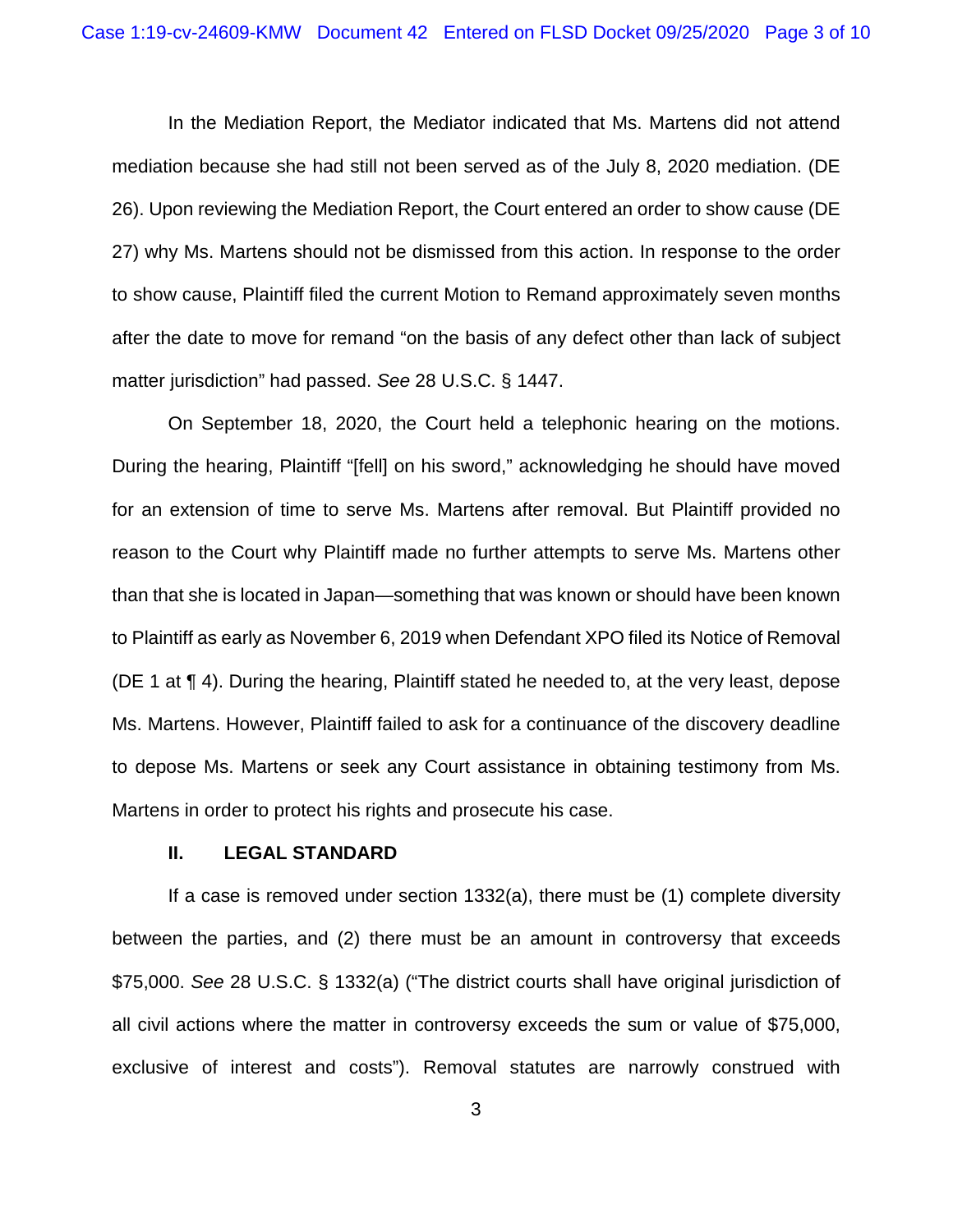uncertainties resolved in favor of remand. *See Whitt v. Sherman Int'l Corp.*, 147 F.3d 1325, 1329 (11th Cir. 1998); *see also Morock*, 2007 WL 1725232, at \*1 ("A federal district court must remand to state court any case [that] lacks necessary jurisdiction or that was removed improperly.") (citing *Burns v. Windsor Ins. Co.*, 31 F.3d 1092, 1095 (11th Cir. 1994)). For purposes of § 1332(a), a U.S. citizen who is not domiciled in any state is a stateless party, and a stateless defendant destroys complete diversity for the purposes of diversity jurisdiction. *Newman-Green, Inc. v. Alfonzo-Larrain*, 490 U.S. 826, 829 (1989).

However, it is also "well settled that Rule 21 invests district courts with authority to allow a dispensable non-diverse party to be dropped at any time, even after judgment has been rendered." *Id.* at 832 (finding that diversity jurisdiction under 1332(a) can be maintained where there is a dispensable non-diverse party). "[F]ederal courts 'must disregard nominal or formal parties and rest jurisdiction only upon the citizenship of real parties to the controversy.'" *Thermoset Corp. v. Bldg. Materials Corp of Am.*, 849 F.3d 1313, 1317 (11th Cir. 2017) (quoting *Navarro Sav. Ass'n v. Lee*, 446 U.S. 458, 461, 100 S.Ct. 1779, 1782, 64 L.Ed.2d 425 (1980)). There is no bright-line rule for distinguishing between real and nominal parties. *Id.* The Eleventh Circuit has defined "nominal or formal parties" as those that are "'neither necessary nor indispensable' to the action." *Id.* (quoting *Tri-Cities Newspapers, Inc. v. Tri-Cities Printing Pressmen and Assistants' Local 349*, 427 F.2d 325 (5th Cir. 1970)). "[T]he ultimate test for whether a defendant is nominal is whether in the absence of the defendant, the Court can enter a final judgment consistent with equity and good conscience which would not be in any way unfair or inequitable to plaintiff." *Thermoset Corp.* 849 F.3d at 1317 (quotation omitted).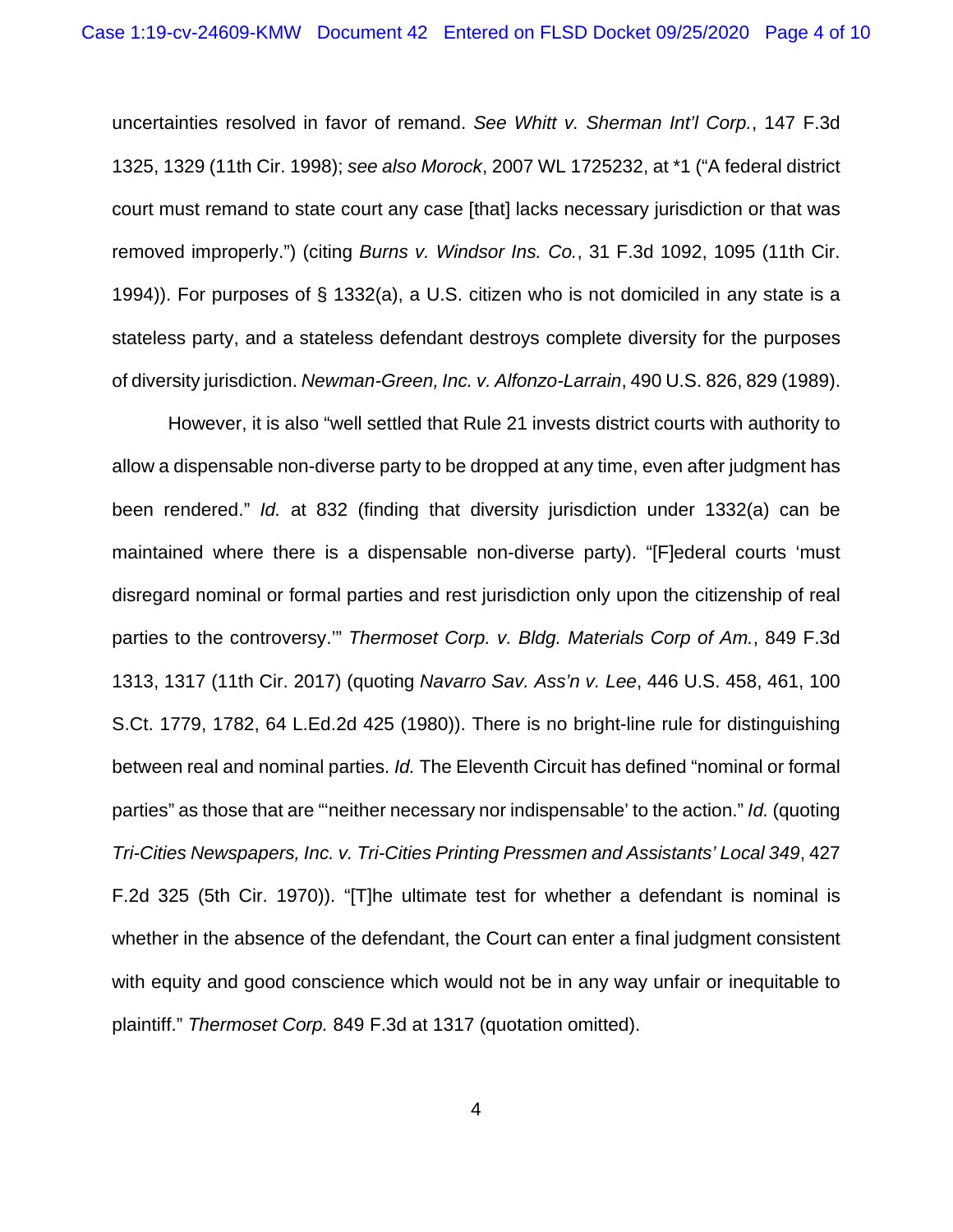In *Thermoset Corp.*, the court held "Federal Rule of Civil Procedure 21 gives us the power to dismiss a non-diverse party . . . in order to preserve jurisdiction over the rest of the case" if no party would be prejudiced by the dismissal. *Id.* at 1318−19. To determine whether a party would be prejudiced by the dismissal:

this prejudice determination requires us to look at two factors. First, we must decide whether the non-diverse party is "indispensable" under Federal Rule of Civil Procedure 19. If the non-diverse party is indispensable, then we must dismiss the entire case for lack of subject-matter jurisdiction—we cannot dismiss the nondiverse party and keep the rest of the case. Second, if the non-diverse party is not indispensable, we must inquire whether the presence of the non-diverse party provide[s] the other side with a tactical advantage in the litigation.

*Id.* at 1319 (quotations and citations omitted). For the first factor—indispensability—Rule

19 requires the Court to first determine if the party is "required." *Id.* Next, the Court must

ask whether "in equity and good conscience, the action should proceed" without that

party. *Id.* (quoting Fed. R. Civ. P. 19).

In Florida, the doctrine of *respondeat superior* is well recognized. The Florida

Supreme Court has held:

An employer is vicariously liable for compensatory damages resulting from the negligent acts of employees committed within the scope of their employment even if the employer is without fault. This is based upon the long-recognized public policy that victims injured by the negligence of employees acting within the scope of their employment should be compensated even though it means placing vicarious liability on an innocent employer.

*Univ. of Miami v. Ruiz ex rel. Ruiz*, 164 So. 3d 758, 766 (Fla. Dist. Ct. App. 2015) (quoting

*Mercury Motors Exp., Inc. v. Smith,* 393 So.2d 545, 549 (Fla.1981)). In order for an

employer to be liable for the employee's acts under this theory, a plaintiff has to present

"sufficient evidence for a reasonable juror to conclude that [the employee] was acting for

the benefit of his employer at the time and place of the accident—either by performing

the kind of work he was hired to do, by serving a purpose of his employer, or by committing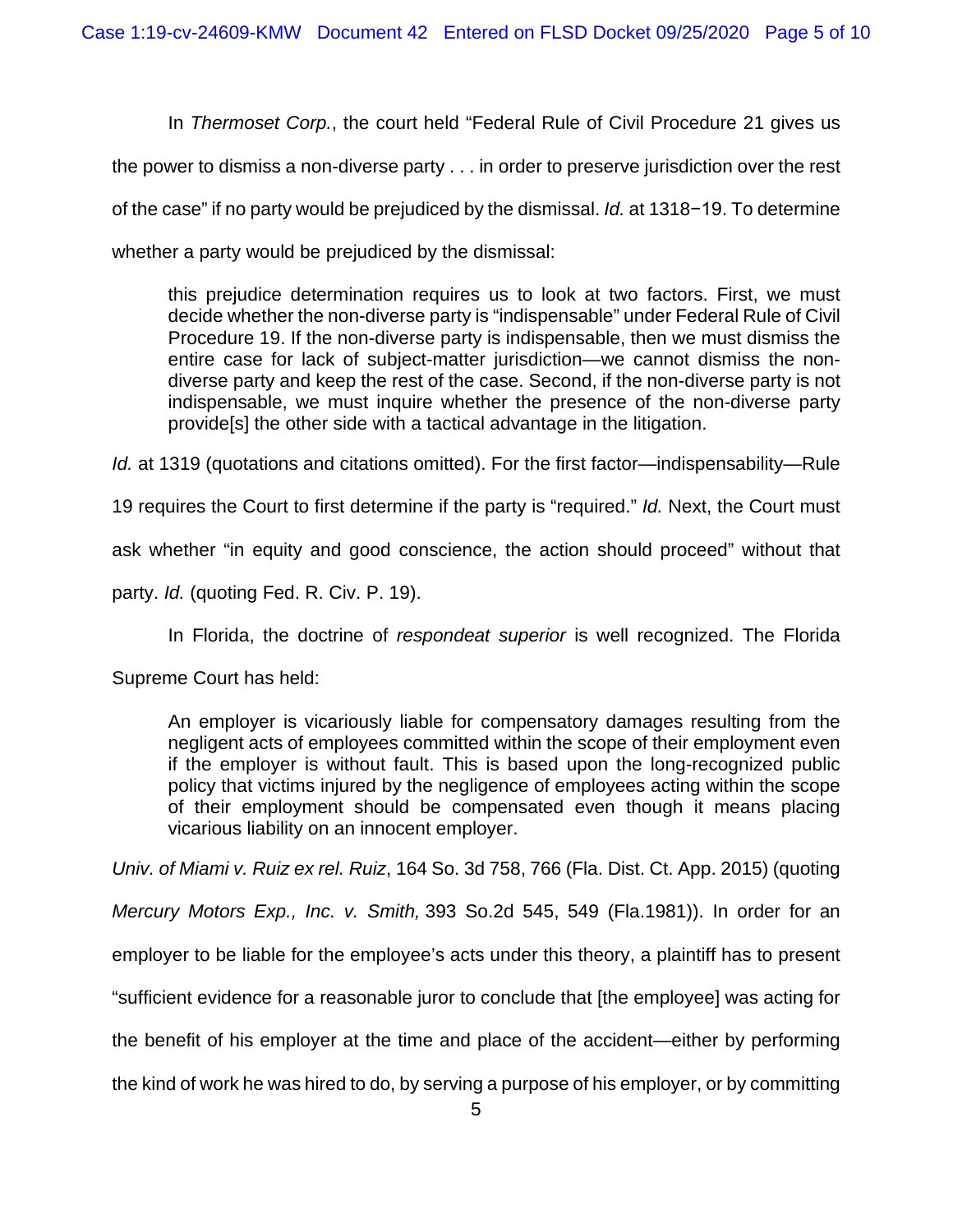the act when he was working." *Jones v. Latex Const. Co.*, 460 F. App'x 842, 844 (11th Cir. 2012) (citing *Sussman v. Fla. E. Coast Properties, Inc.,* 557 So.2d 74, 75–76 (Fla. 3d DCA 1990)).

### **III. DISCUSSION**

#### A. Diversity Jurisdiction

For the reasons set forth in the Report, the Court finds that Defendant Martens is a stateless defendant. As discussed in the Report, her status as a stateless party spoils this Court's diversity jurisdiction. Defendant XPO argues that removal was proper under § 1441 (b)(2), which provides that "a civil action otherwise removable solely on the basis of the jurisdiction under section 1332(a) of this title may not be removed if any of the parties in interest properly *joined and served* as defendants is a citizen of the State in which such action is brought." 28 U.S.C. § 1441 (b)(2) (emphasis added). This is known as the "forum defendant" restriction. Removal before a forum defendant has been served is often referred to "snap removal," and many courts have deemed it proper. *See e.g.*, *Encompass Ins. Co. v. Stone Mansion Restaurant, Inc.*, 902 F.3d 147, 152 (3d Cir. 2018) ("Starting with the text, we conclude that the language of the forum defendant rule in section 1441(b)(2) is unambiguous. Its plain meaning precludes removal on the basis of in-state citizenship only when the defendant has been properly joined and served"); *Gibbons v. Bristol-Myers Squibb Co.*, 919 F.3d 699, 705 (2d Cir. 2019) ("By its text, then, Section 1441(b)(2) is inapplicable until a forum defendant has been served in accordance with state law; until then, a state court lawsuit is removable under Section 1441(a) so long as a federal district court can assume jurisdiction over the action"); *Texas Brine Co. v. Am. Arbitration Assoc.*, 955 F.3d 482, 487 (5th Cir. 2020) ("A non-forum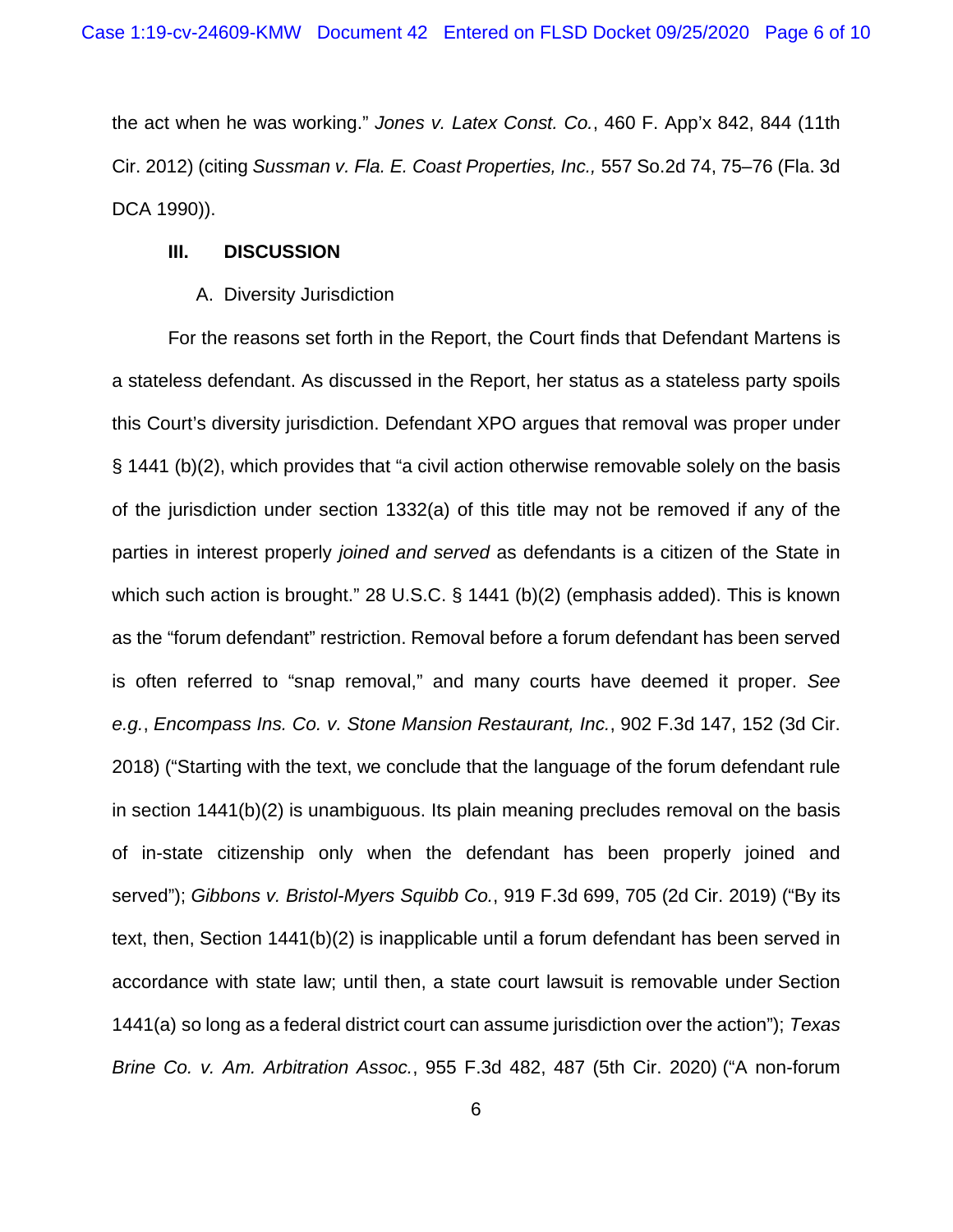defendant may remove an otherwise removable case even when a named defendant who has yet to be "properly joined and served" is a citizen of the forum state.").

However, even where snap removal is proper because a forum defendant has not yet been served in an action, the action must still be "otherwise removable solely on the basis of the jurisdiction under section 1332(a)." § 1441 (b)(2). Even if courts only look to the served defendants to satisfy the forum defendant restriction, the Eleventh Circuit has made clear that for the purposes of *diversity jurisdiction*, courts must look to the plaintiff's pleading at the time of removal. *Sierminski v. Transouth Fin. Corp.*, 216 F.3d 945, 948 (11th Cir. 2000) ("with regard to whether the parties are diverse, removability should be determined according to the plaintiff's pleading at the time of the petition for removal."). Therefore, although Ms. Martens has not been served, her inclusion as a defendant in Plaintiff's pleading at the time of removal destroys complete diversity.

#### B. Dispensability of Ms. Martens

Nonetheless, the question that remains to be addressed is whether Ms. Martens is a nominal, dispensable party. First, the Court must determine whether any party would be prejudiced by Ms. Martens' dismissal. During the Hearing, Plaintiff conceded Ms. Martens would not be financially responsible for an adverse judgment if Plaintiff prevails in this action. (DE 41). Further, Plaintiff's pleading names Defendant XPO only on theories of vicarious liability as Ms. Martens' employer rather than on other theories of direct liability. (DE 1-1). However, in Defendant XPO's answer to the Complaint, XPO denies, "as phrased," the allegation that XPO was the owner of the automobile that was being operated by Ms. Martens at the time of the alleged car accident. (DE 1-9 at ¶ 6). XPO denies, "as phrased," the allegation that Ms. Martens was operating the automobile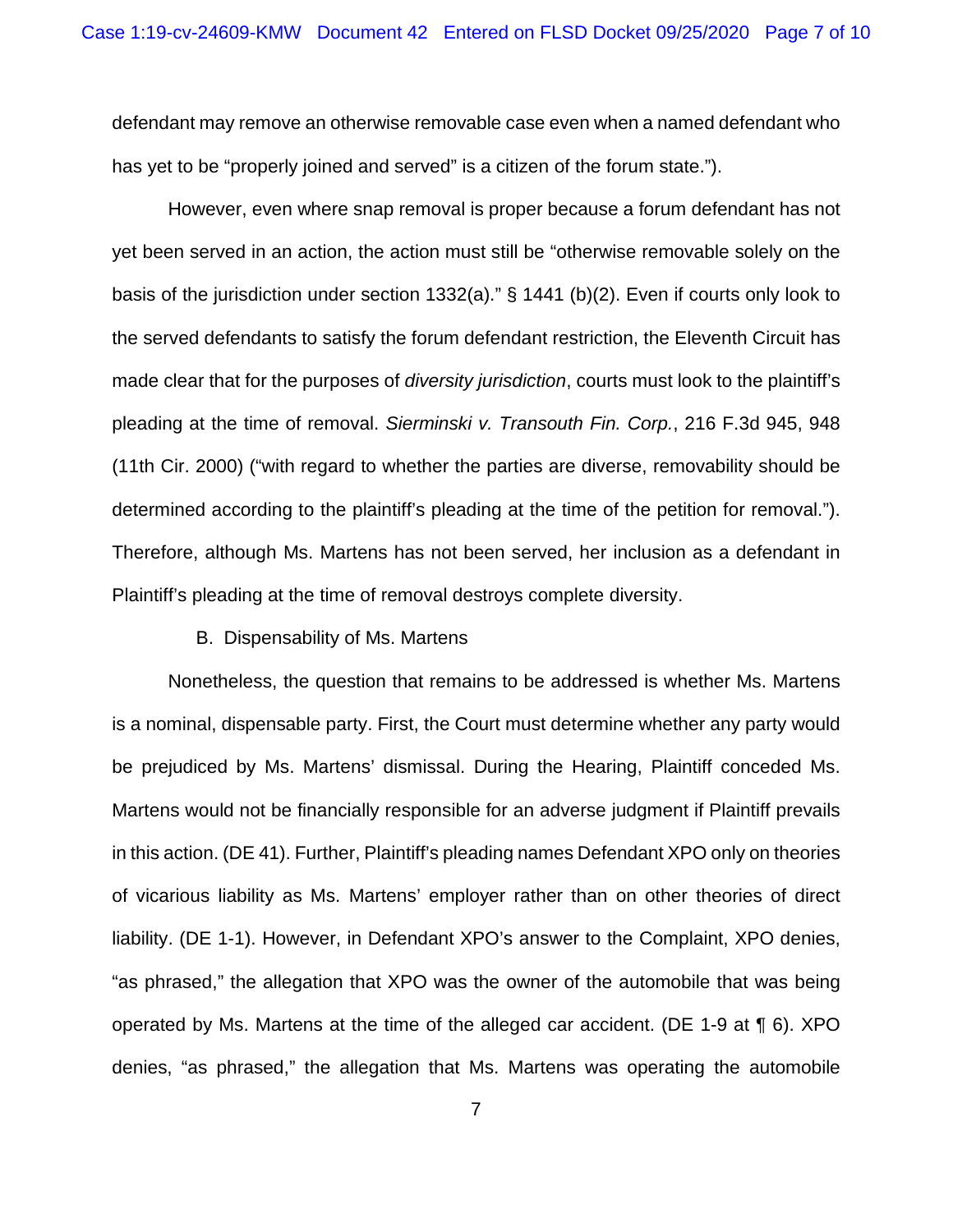owned, maintained, and/or controlled by XPO with XPO's knowledge, permission, and/or consent at the alleged location of the alleged accident. (DE 1-9 at ¶ 7). Further, XPO asserts various affirmative defenses that could absolve it of vicarious liability under Florida law while still leaving Ms. Martens liable. (DE 1-9 at 2−6).

Like *Thermoset Corp.*, where the Eleventh Circuit found dismissing the nondiverse party would put the plaintiff at risk of receiving inadequate relief, 849 F.3d 1313, the same risk exists here due to Defendant XPO's pleadings. In that case, the remaining diverse defendant argued the non-diverse defendant could be deemed nominal since the diverse defendant agreed to defend and fully indemnify the non-diverse defendant for any losses resulting from an adverse judgment. 849 F.3d at 1318. Given that there were "plausible scenarios" in which the non-diverse defendant's absence could prevent the plaintiff from recovering all of its damages, those arguments were not sufficient. In this case, Defendant XPO could prevail on the theory that it did not own the car, Ms. Martens did not have permission to use the car, or Ms. Martens was not acting within the scope of her employment at the time of the alleged accident, as set out in its affirmative defenses. Therefore, Ms. Martens is a required party as both she and Plaintiff could be prejudiced by her absence from this action.

Next, the Court asks "whether in equity and good conscience" the Court could proceed without Ms. Martens. *See Thermoset Corp.*, 849 F.3d at 1319 ("If RSGO is "required," then we move to a second step and ask whether "in equity and good conscience, the action should proceed" without RSGO under [Rule 19] subsection (b)."). The fact is that Plaintiff litigated the case without serving Ms. Martens for approximately eight months, and the record indicates Plaintiff would have continued indefinitely had the

8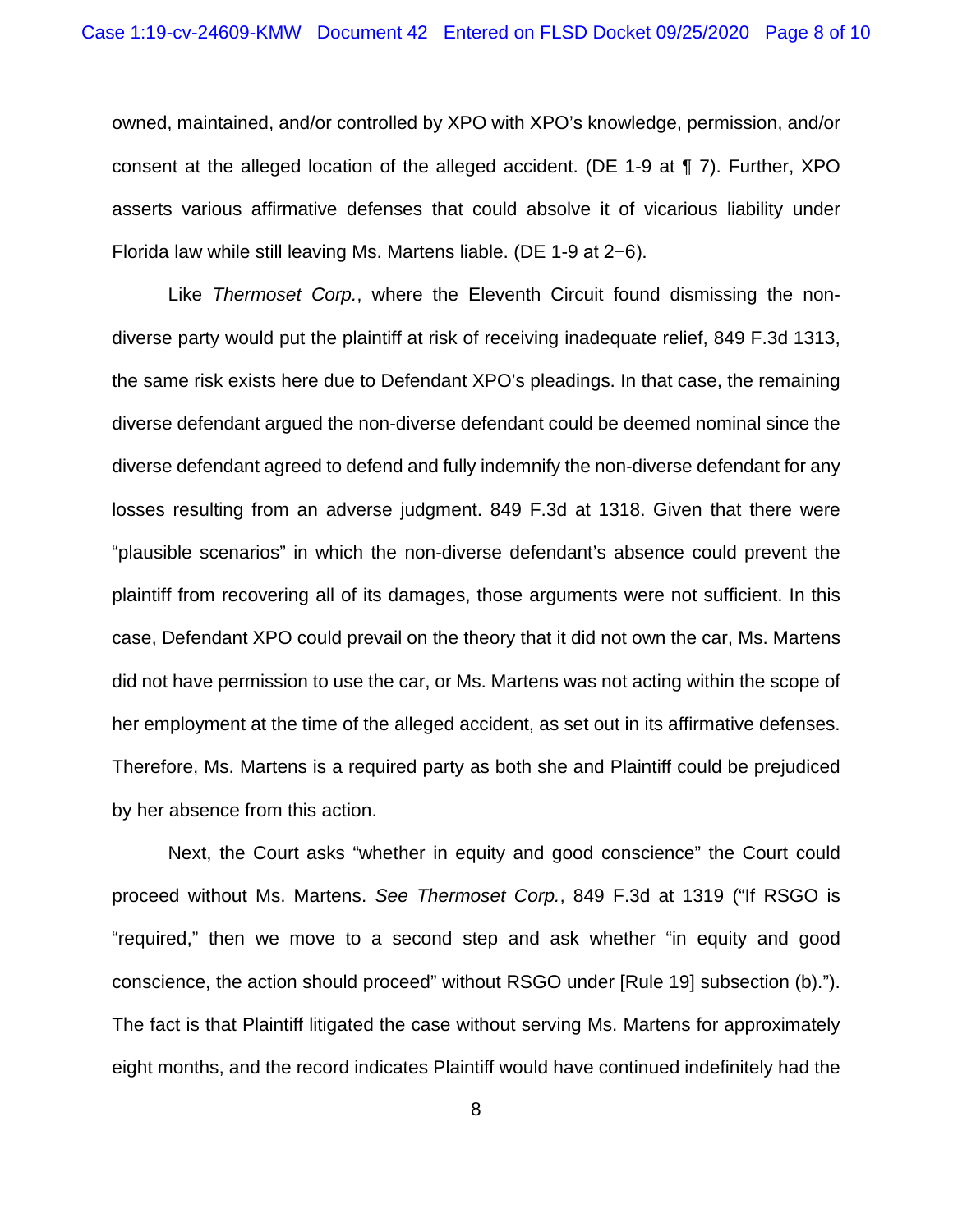Court not entered an order to show cause. Moreover, Plaintiff's response to the Court's order to show cause fails to offer any reason for Plaintiff's failure to serve Ms. Martens in the many months since filing this action while proceeding with the litigation. In the Court's opinion, Plaintiff should not be rewarded in any way for failing to protect his asserted right to relief, prosecute this case, and conduct discovery<sup>[2](#page-8-0)</sup> within the time limits set by the Court.

However, given Defendant XPO's affirmative defenses, Defendant XPO's interests are not completely aligned with Ms. Martens'. Therefore, in light of the pleadings and the fact that Ms. Martens is not here to protect her interests, the Court cannot under the rubric of "equity and good conscience" allow this case to proceed without her. For this reason, the entire matter must be remanded.

## **IV. CONCLUSION**

Accordingly, it is hereby **ORDERED AND ADJUDGED** that:

- 1. The Report (DE 34) is **ADOPTED IN PART** to the extent that it finds Defendant Martens is a non-diverse party.
- 2. Defendant XPO's Motion to Dismiss Defendant Martens (DE 35) is **DENIED**.
- 3. Plaintiff's Motion to Remand (DE 30) is **GRANTED**. This action is **REMANDED** to the Circuit Court of the 11<sup>th</sup> Judicial Circuit in and for Miami-Dade County, Florida.
- 4. The Clerk is directed to **CLOSE** this case.

<span id="page-8-0"></span><sup>2</sup> During the Hearing, Defendant XPO stated it has taken a deposition in this matter and Plaintiff has taken none. As noted previously, the discovery deadline has passed.